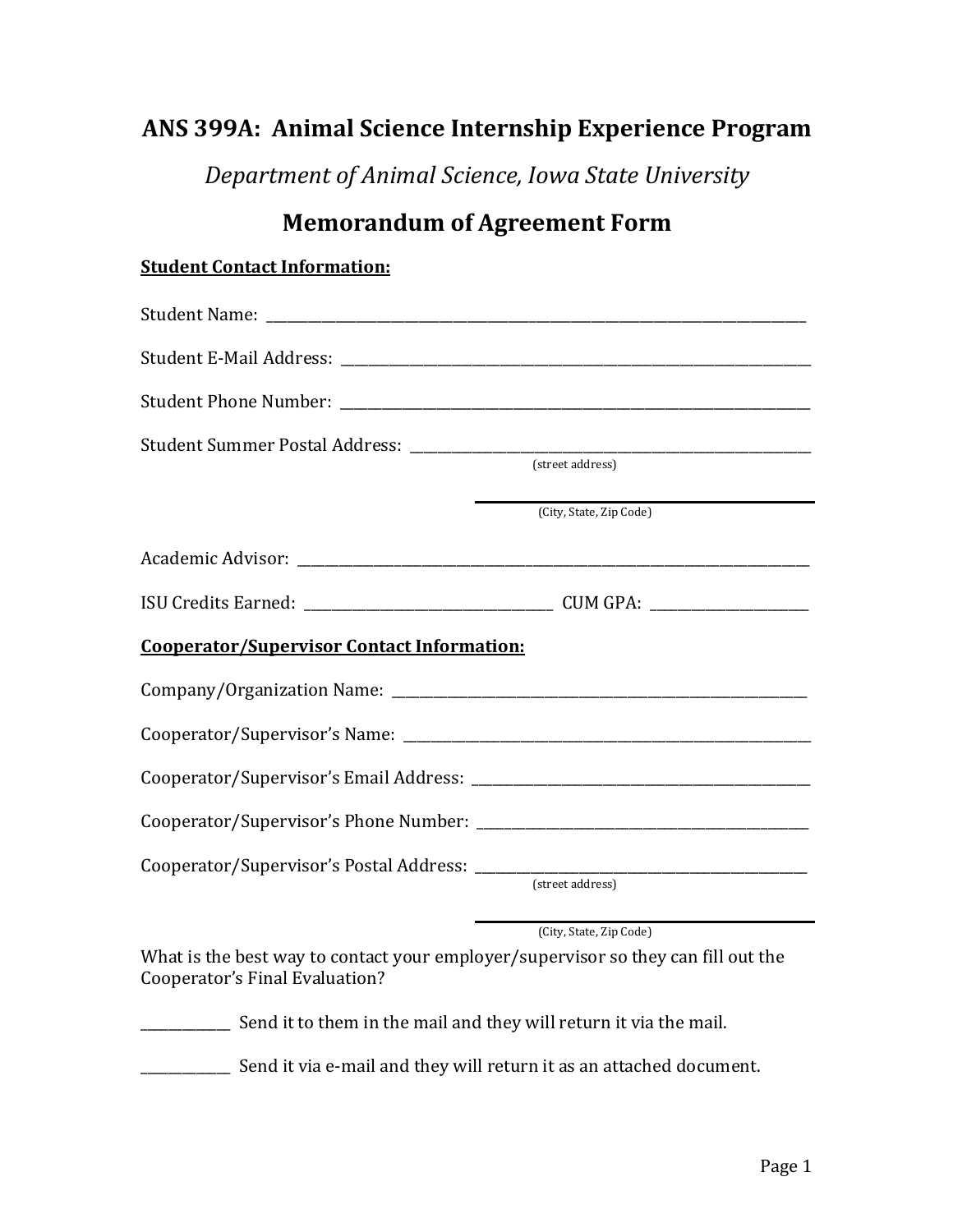# **Internship Information**

**Internship/Position Title:** 

**Internship/Job Description (can attach job description provided by employer):** 

Anticipated Learning Experiences that will be new and promote professional growth.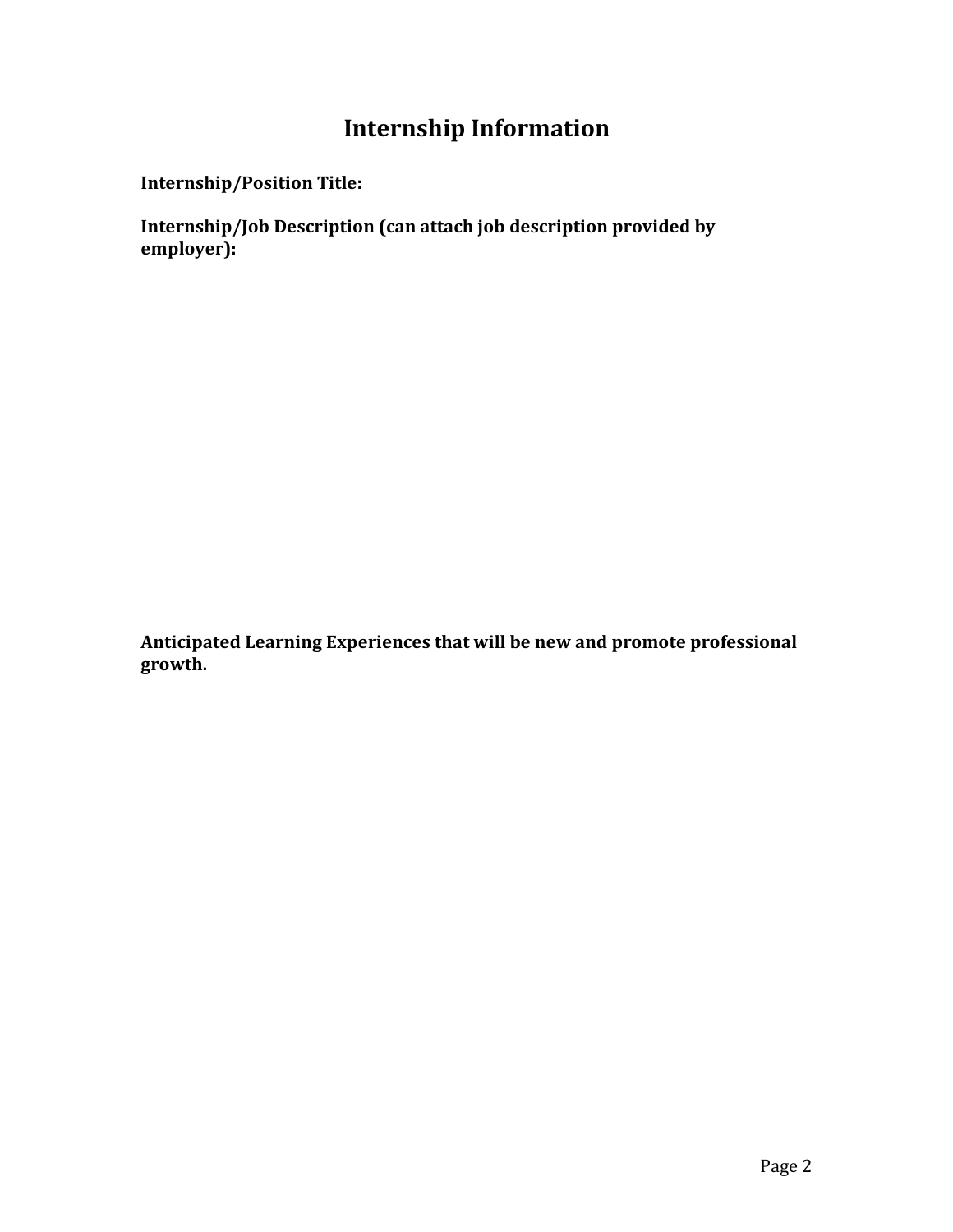## **Internship Requirements/Details**

| <b>Duration of Internship:</b>                                                                             |                           |  |
|------------------------------------------------------------------------------------------------------------|---------------------------|--|
|                                                                                                            |                           |  |
|                                                                                                            |                           |  |
|                                                                                                            |                           |  |
|                                                                                                            |                           |  |
| Other compensation and benefits that have been promised:                                                   |                           |  |
|                                                                                                            |                           |  |
| <b>Circle Proposed Credits (hrs):</b> $2 (-200 \text{ hrs})$ $3 (-300 \text{ hrs})$ $4 (-400 \text{ hrs})$ |                           |  |
|                                                                                                            | 5 (~500 hrs) 6 (~600 hrs) |  |
| *No more than 4 credits can be earned during one summer internship and no more                             |                           |  |

**Advisor's Signature**: \_\_\_\_\_\_\_\_\_\_\_\_\_\_\_\_\_\_\_\_\_\_\_\_\_\_\_\_\_\_\_\_\_\_\_\_\_\_\_\_\_\_\_\_\_\_ Date: \_\_\_\_\_\_\_\_\_\_\_\_\_\_\_\_ \*Advisor's signed approval indicates support that this internship represents a new experience that will promote professional growth.

than 6 credits can be earned during one semester long internship.

## **Memorandum of Agreement**

The purpose of this memorandum of agreement is to provide a formal agreement between the Department of Animal Science at Iowa State University, the Cooperator/Supervisor and the Student Intern relative to the anticipated activities provided by the internship.

#### **Department of Animal Science at Iowa State University**

- Recognizes the valuable professional development that can occur during an internship and agrees to consider the internship experience as a significant part of the requirements for credit in ANS 399A, Animal Science Internship.
- Agrees to respect the employer/employee relationship between the cooperator and the student.

#### **Student Intern**

- Agrees to abide by company policies.
- Agrees to conduct themselves in a professional manner at all times during the internship.